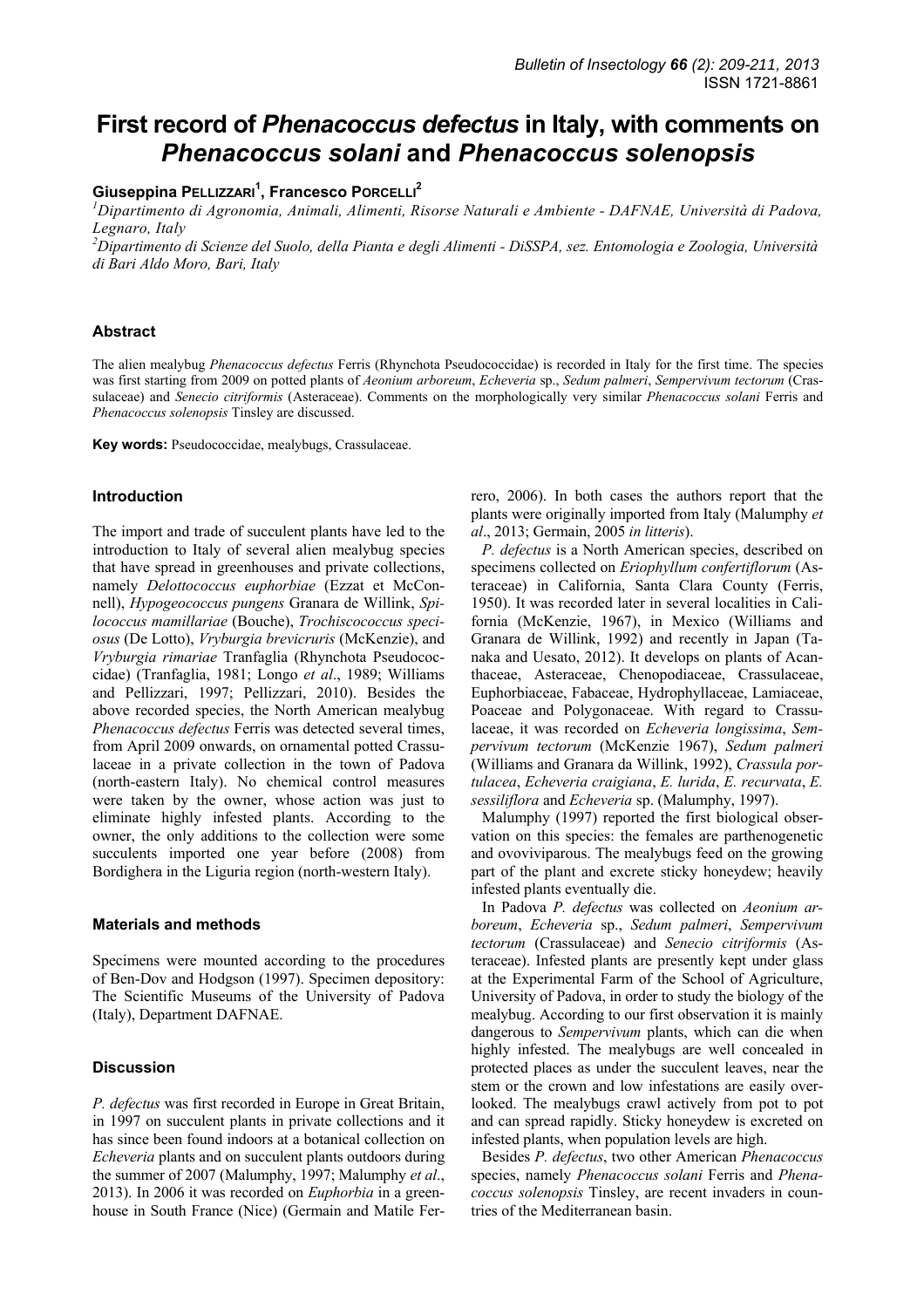*P. solani* is spreading in countries of the Mediterranean basin starting from 1999: it was recorded in Sicily (Italy) on *Encephalartos* (Cycadaceae) (Mazzeo *et al*., 1999), later in Israel (Ben-Dov, 2005), in Turkey (Kaydan *et al*., 2008), and Spain (Beltrà and Soto, 2011). It is a polyphagous species, common on Solanaceae and many ornamentals.

*P. solenopsis*, a polyphagous widespread species, was recorded in 2010 in Egypt and Cyprus (Abd-Rabou *et al*., 2010; EPPO, 2011). It is a highly invasive species, a major pest of cotton in Central Asia and China (Hodgson *et al*., 2008; Wu and Zhang, 2009) and presently widely distributed in different regions.

The three species *P. defectus*, *P. solani* and *P. solenopsis* are morphologically similar and may be difficult to identify on the basis of microscopic characters only, as pointed out by several students (McKenzie, 1967; Williams and Granara de Willink, 1992; Culik and Gullan, 2005), even if it is generally assumed that *P. solenopsis* has a higher number of multilocular discpores and a larger circulus with respect to the other two species.

Hodgson *et al.* (2008) compared the microscopic morphological differences among *P. solenopsis*, *P. solani* and *P. defectus*, and, based on the morphological variation found in the Asian material, considered that there was some support for the suggestion that these three species might be environmentally-induced variants of a single species.

Even if the mounted specimens of the three above recorded species are similar, the live appearance and the biology of *P. solenopsis* clearly differ from the other two species; the adult females of *P. solenopsis* have usually paired black dorsal markings and short marginal wax filaments (Culik and Gullan, 2005; Malumphy *et al*., 2013), whereas *P. defectus* and *P. solani* are uniformly whitish on dorsum. Moreover *P. solenopsis* is a biparental species (Hodgson *et al*., 2008; Vennila *et al.*, 2010) whereas both *P. defectus* and *P. solani* are parthenogenetic species and males are unknown (Lloyd, 1952; Malumphy, 1997; Ben-Dov, 2005; authors' observation, 2012). *P. defectus* and *P. solani* share several host plants in the families Asteraceae, Chenopodiaceae, Crassulaceae, Euphorbiaceae, Fabaceae, Lamiaceae, Poaceae, Polygonaceae). *P. solenopsis,* in spite of its high polyphagy, was never recorded on Crassulaceae, a common host plant family of *P. defectus*.

## **Concluding remarks**

In conclusion, *P. defectus* and *P. solani* are morphologically almost indistinguishable and share many host plants. Molecular identification by DNA sequencing (Malausa *et al*., 2011; Abd-Rabou *et al*., 2012) and breeding studies, with transfer between host plants are presently under way to clarify if *P. defectus* and *P. solani* are synonyms of the same taxon as suggested by Malumphy (2009; Malumphy *et al*., 2013). *P. solenopsis* appears a separate species, identifiable on the basis of both biological and morphological macro- and microscopic characters.

# **Acknowledgements**

The authors are grateful to the three anonymous referees for their comments and suggestions that contributed to improve this paper.

## **References**

- ABD-RABOU S., GERMAIN J.-F., MALAUSA T., 2010.- *Phenacoccus parvus* Morrison et *P. solenopsis* Tinsley, deux Cochenilles nouvelles pour l'Egypte (Hemiptera, Pseudococcidae).- *Bulletin de la Société Entomologique de France*, 115 (4): 509-510.
- ABD-RABOU S., SHALABY H., GERMAIN J.-F., RIS N., KREITER P., MALAUSA T., 2012.- Identification of mealybug pest species (Hemiptera: Pseudococcidae) in Egypt and France, using a DNA barcoding approach.- *Bulletin of Entomological Research*, 102 (5): 515-523.
- BELTRÀ A., SOTO A., 2011.- New records of mealybugs (Hemiptera: Pseudococcidae) from Spain.- *Phytoparasitica*, 39: 385-387.
- BEN-DOV Y., 2005.- The solanum mealybug, *Phenacoccus solani* Ferris (Hemiptera: Coccoidea: Pseudococcidae), extends its distribution range in the Mediterranean Basin.- *Phytoparasitica*, 33 (1): 15-16.
- BEN-DOV Y., HODGSON C. J., 1997.- Collecting and mounting, pp. 389-395. In: *World crop pests. Soft scale insects, their biology, natural enemies and control* vol.7A (BEN-DOV Y., HODGSON C. J., Eds).- Elsevier, Amsterdam, Netherland.
- CULIK M. P., GULLAN P. J., 2005.- A new pest of tomato and other records of mealybugs (Hemiptera: Pseudococcidae) from Espirito Santo, Brazil.- *Zootaxa*, 964: 1-8.
- EPPO, 2011.- New pest records in EPPO member countries.- *EPPO Reporting Service*, 4: 2011/082.
- FERRIS G. F., 1950.- *Atlas of the scale insects of North America* (ser. 5). The Pseudococcidae (Part I).- Stanford University Press, Palo Alto, California, USA.
- GERMAIN J.-F., MATILE-FERRERO D., 2006.- *Comstockiella sabalis* (Comstock), *Crisicoccus pini* (Kuwana) et *Phenacoccus defectus* Ferris, cochenilles nouvelles pour la France (Hem., Diaspididae et Pseudococcidae).- *Bulletin de la Société Entomologique de France*, 111 (3): 395-401.
- HODGSON C. J., ABBAS G., ARIF M. J., SAEED S., KARAR H., 2008.- *Phenacoccus solenopsis* Tinsley (Sternorrhyncha: Coccoidea: Pseudococcidae), an invasive mealybug damaging cotton in Pakistan and India, with a discussion on seasonal morphological variation.- *Zootaxa*, 1913: 1-35.
- KAYDAN M. B., ERKILIC L., KOZÁR F., 2008.- First record of *Phenacoccus solani* Ferris from Turkey (Hem., Coccoidea, Pseudococcidae).- *Bulletin de la Société Entomologique de France*, 113 (3): 364.
- LLOYD D. C., 1952.- Parthenogenesis in the mealybug, *Phenacoccus solani* Ferris.- *Canadian Entomologist*, 84: 308-310.
- LONGO S., MAROTTA S., RUSSO A., TRANFAGLIA A., 1989.- Contributo alla conoscenza della coccidofauna (Homoptera, Coccoidea) della Sicilia con la descrizione di una nuova specie.- *Entomologica*, 24: 163-179.
- MALAUSA T., FENIS A., WAROT S., GERMAIN J.-F., RIS N., PRADO E., BOTTON M., VAN LERBERGHE-MASUTTI F., SFORZA R., CRUAD C., COULOUX A., KREITER P., 2011.- DNA markers to disentangle complexes of cryptic taxa in mealybugs (Hemiptera: Pseudococcidae).- *Journal of Applied Entomology*, 135: 142-155.
- MALUMPHY C., 1997.- Imperfect mealybug, *Phenacoccus defectus* Ferris (Homoptera: Coccoidea, Pseudococcidae), a pest of succulent ornamental plants, new to Britain.- *Entomologist's Gazette*, 48: 285-288.